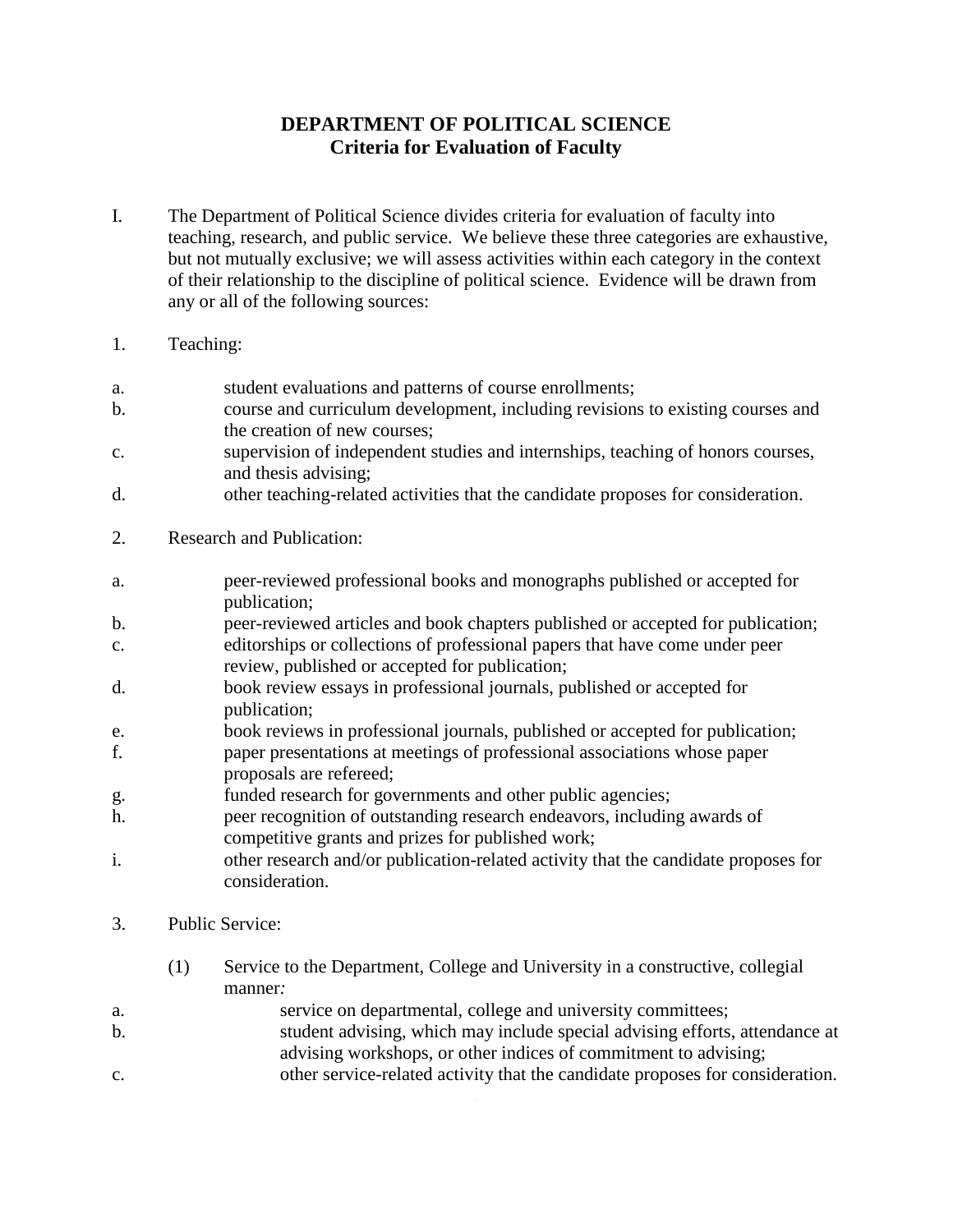- (2) Service to the Profession: a. membership and active participation in professional associations, including: holding office in a professional association; service as a meeting organizer, section chair, or discussant; and attendance at association meetings; b. service on editorial boards of professional journals; c. professional review of political science-related manuscripts, including books, book chapters, articles, and other service related to grant and fellowship proposals; d. service as a professional commentator in the electronic or print media that derives from the candidate's political science expertise;
- e. other service-related activity that the candidate proposes for consideration.
- II. CRITERIA FOR RANKS: these criteria will generally follow the 1983 Faculty Handbook, sections 2.2 and 2.3, entitled "Academic Titles and Criteria for Ranks" and "Criteria for Regular Academic Titles at Orono," respectively.

## A. INSTRUCTOR

- 1. Must have satisfactory academic preparation in the relevant sub-field to be taught and successful experience in the classroom or field.
- 2. To be considered for reappointment, must have demonstrated success in teaching (see I.1).
- 3. To be considered for reappointment, must have demonstrated a commitment to scholarship or service as part of the university's mission (see I.2 and I.3).
- 4. For review and reappointment purposes, primary emphasis will be placed on Category I.1 (Teaching).

### B. ASSISTANT PROFESSOR

- 1. Should normally hold the doctoral degree in political science or a comparable degree (e.g., political economy, etc.) or be finishing that degree;
- 2. To be recommended for reappointment to a Second-year Contract, the faculty member must provide evidence of:
- a. the terminal degree being finished by the end of the first year if hired while still ABD;
- b. high quality teaching (see I.1).
- c. research and/or professional activity completed or underway (see I.2);
- d. public, university or professional service undertaken or anticipated (see I.3);
- e. assumption of advising duties.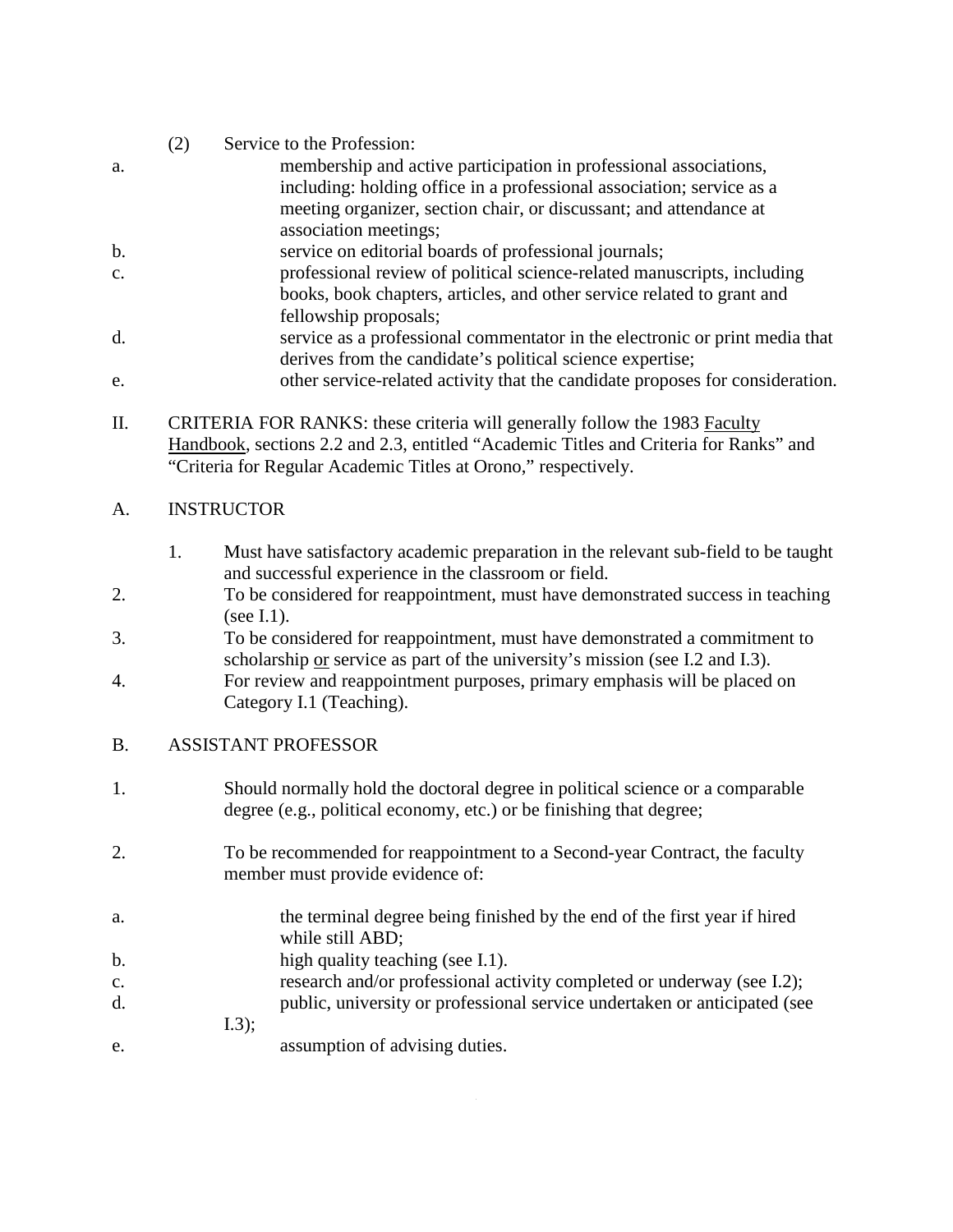- 3. To be recommended for reappointment in the Third-Sixth years, the faculty member must provide evidence of:
- a. overall high quality teaching (see I.1). In addition, the faculty member should have made contributions to the development and growth of programs within the department, and served as an academic advisor at the undergraduate level and, as appropriate, at the graduate level. As one moves through the sequence of reappointments, the expectation is that teaching will show growth and improvement as appropriate, and that faculty governance and advising activities will become equivalent to that assumed by other faculty;
- b. active research and/or professional activity (see I.2) and that the faculty member has begun to achieve, or has achieved, professional recognition for work done. As one moves through the sequence of reappointments, the expectation is that the amount of research and/or creative activity will grow in both sophistication and amount. The key consideration during this time is the sense that research and/or creative professional activity is an integral part of the faculty member's accomplishments;
- c. an established record of university, public and professional service appropriate to the faculty member's role within the department (see I.3).

### C. ASSOCIATE PROFESSOR

- 1. To be recommended for promotion to Associate Professor with tenure, the faculty member must provide evidence of:
- a. completion of the terminal degree to be considered for this rank; b. high quality teaching (see I.1). In addition, must have significant contributions to the planning, development, and growth of programs within the department, and served as a competent advisor of students;
- c. demonstrated ability as a scholar through significant research publication in the five years preceding consideration for this rank (peer-reviewed publications are expected as part of one's overall research productivity). This activity must be supported by substantial recognition from either scholars or professionals such that the faculty member is seen as obtaining national recognition over time for work completed; (see I.2) d. a substantial record of university or public service appropriate to the faculty member's role. As part of this role, it is expected that the faculty member will have indicated willingness and ability to participate in departmental, college, and university governance, to be active in appropriate regional and/or national associations, and to maintain professional relationships with colleagues in the department, the university, and beyond; (see I.3).